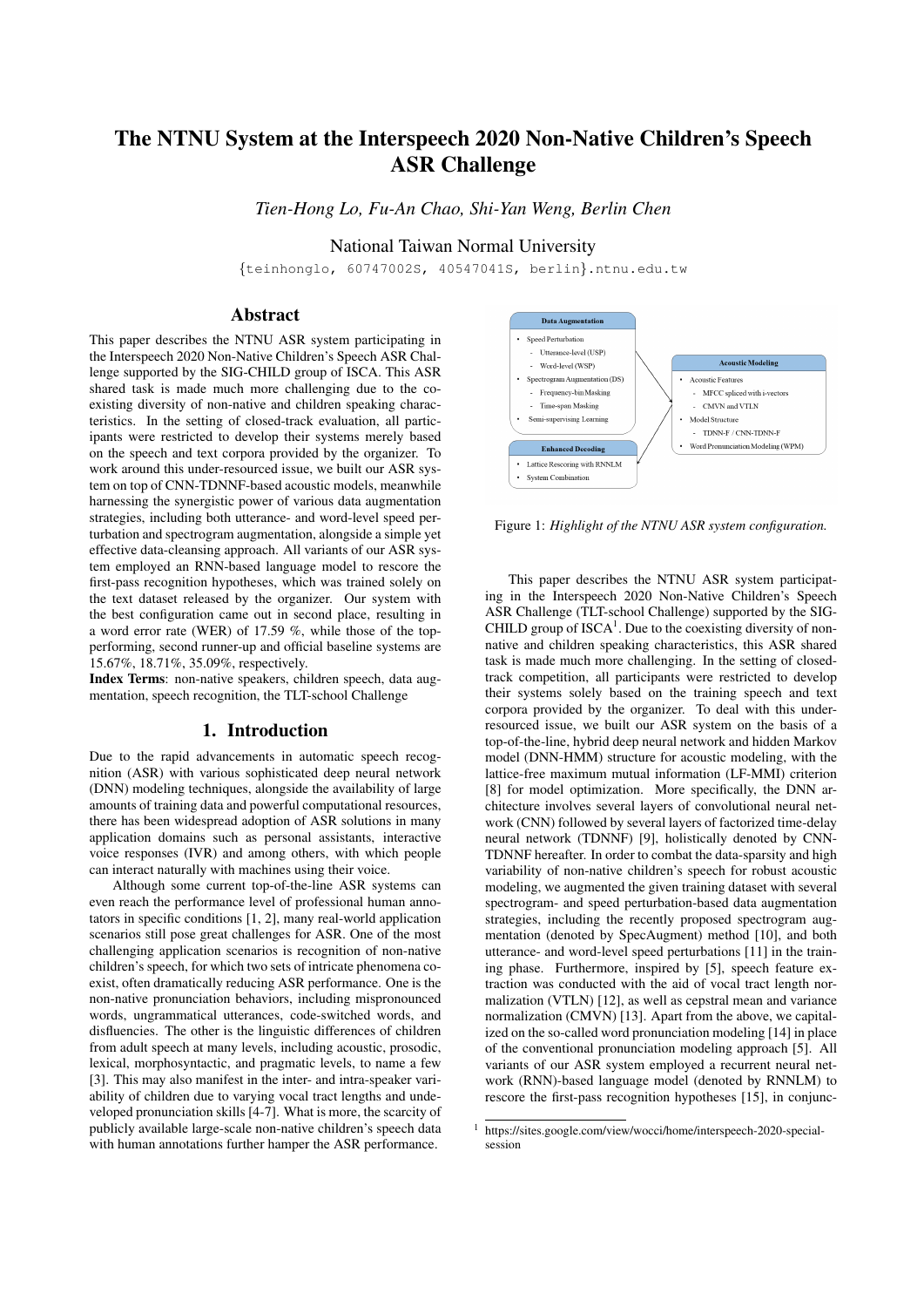tion with a lattice combination procedure [16]; the RNNLM model was trained solely on the text dataset provided by the organizer. The synergy of all abovementioned treatments brought about a significant improvement over the baseline system announced by the organizer. Figure 1 outlines the configuration of our system.

The remainder of this paper is organized as follows: Section 2 sheds light on the strategies that were employed for training data cleansing and augmentation. Section 3 presents the details of the acoustic modeling process. Section 4 describes the RNN-based language model as well as the accompanying lattice rescoring methods. After that, the experimental setup, results and discussion are given in Section 5. We conclude the paper and envisage future research directions in Section 6.

# 2. Data Cleansing and Augmentation

## 2.1. Data Cleansing

Hybrid DNN-HMM (e.g., CNN-TDNNF) acoustic models have shown to be significantly superior than the conventional HMMbased acoustic models that employ Gaussian mixture models (GMM) to characterize the emission probabilities of framelevel speech feature vectors being generated by each HMM state (denoted by GMM-HMM) on many ASR tasks. Hybrid DNN-HMM acoustic models still have to resort to GMM-HMM acoustic models to obtain good forced-alignment information for better estimating their corresponding neural network parameters. Therefore, the GMM-HMM acoustic model of our best system was training with the audio segments selected out from the speech training dataset with high recognition confidence scores generated by an existing hybrid DNN-HMM system. As we shall see later, the empirical ASR results confirm this intuitive data-cleansing therapy.

Due to the constraint posed by the closed-track competition, viz. only the speech and text corpora provided by the organizer could be used for the ASR system development, we thus set out to leverage different data-augmentation strategies based on label-preserving transformations, including both utteranceand word-level speed perturbation and spectrogram augmentation, to diversify and enrich the original speech training dataset, apart from the aforementioned data-cleansing operation. We anticipated that these data-augmentation strategies could further push the performance limit of our ASR system.

#### 2.2. Utterance- and Word-level Speed Perturbation

To alleviate the data-scarcity problem for acoustic modeling, a natural thought is to perform utterance-level speed perturbation [11]. It modifies the speaking rate of a speech utterance by resampling its waveform signal. Following the procedure described in [11], in this paper two additional copies of the original speech training data were created by perturbing the speaking rate of each training utterance to 0.9 times and 1.1 times of its original one, respectively. In this way, the training data had increased three-fold.

Furthermore, in initial experiments, we observed that the word-level speech of non-native children's utterances exhibits high inter- and intra-speaker variabilities and thus tends to be unstable. To capitalize on this observation, we proposed a wordlevel speed perturbation method so as to make the resulting acoustic models better accommodate the intricate pronunciation phenomena inherent in non-native children's speech. Wordlevel speech perturbation was conducted in a two-stage manner. At the first stage, word-level boundaries of the original



Figure 2: *A schematic depiction of the utterance- and wordlevel speed perturbation procedures.*

training utterances were obtained with a baseline hybrid DNN-HMM ASR system. At the second stage, the speaking rate of each word segment was perturbed by randomly altering it to 0.9 times or 1.1 times of the original one. More specifically, one copy of the training dataset had 80% of its word segments increase their speaking rate to 1.1 times and 20% of its word segments reduce their speaking rate to 0.9 times of the original ones. Alternatively, another copy of the training dataset had 20% of its word segments increase their speaking rate to 1.1 times and 80% of its word segments reduce their speaking rate to 0.9 times of the original ones. To recap, the aforementioned utterance- and word-level speed perturbation procedures will generate four additional copies of training data, as schematically depicted in Figure 2. Note also here that, due to these augmentation operations will change in the lengths of the wave signals, the forced-alignment information of the speedperturbed utterances were generated using the baseline hybrid DNN-HMM system.

#### 2.3. Spectrogram Augmentation

Another line of research on training data augmentation for ASR acoustic modeling has focused on feature-space augmentation, which takes inspiration from the success of augmentation methods employed in the computer vision (CV) community, many of which augmented CV datasets by adding transformed sample instances along with their respective original labels [17- 19]. The most celebrated feature-space augmentation method adopted for acoustic modeling is vocal tract length perturbation (VTLP) [20]. VTLP, which employs a linear warping transformation along the frequency bins, simulates the effect of altering the vocal tract lengths of speakers that produce the training utterances. Very recently, SpecAugment has drawn much attention from the ASR community, which treats the spectrogram of an utterance as an image, and in turn warps it along the time axis, mask blocks of consecutive frequency along the time axis bins and mask the whole frequency bins in short spans of time [10]. These operations collectively lead to considerable word error rate reductions on several benchmark tasks. Apart from the waveform-domain speed perturbation (viz. utterance- and word-level speed perturbation) mentioned previously in Section 2.2, SpecAugment was also applied to generate augmented acoustic training data. To this end, we made use of the component 'spec-augment-layer' of Kaldi toolkit [21], which consists only of the operations that mask blocks of consecutive frequency along the time axis bins and mask the whole fre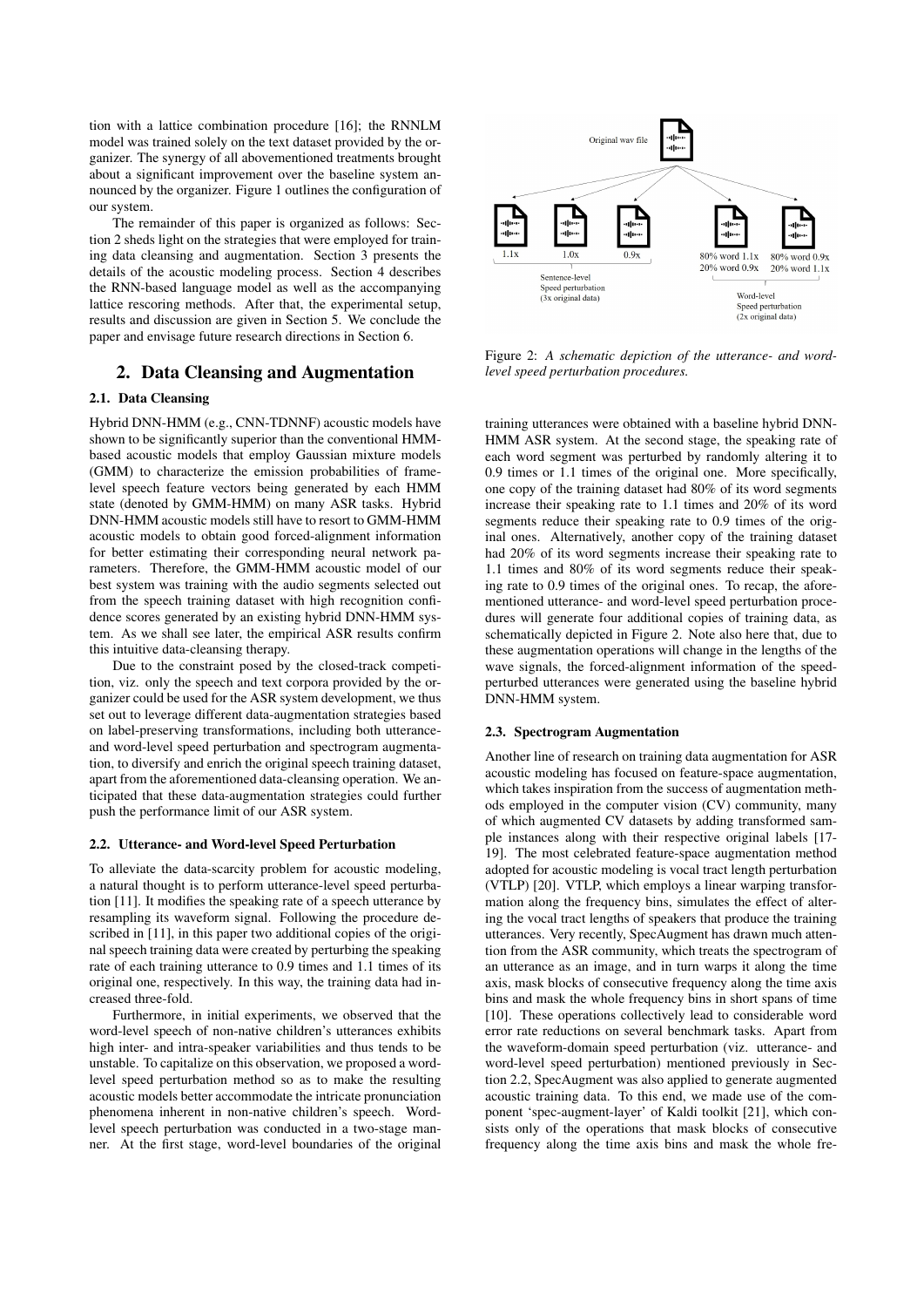quency bins in short spans of time. This is probably because warping spectrogram along the time axis is conceptually similar to waveform-domain speed perturbation, but its costs a great amount of computation and does not get any significant improvement [10].

# 3. Acoustic Modeling

Mel-frequency cepstral coefficients (MFCC) of 40 dimensions, spliced with i-vectors of 100 dimensions [22] were adopted as the frame-level acoustic feature vectors to be fed to the ASR system. VTLN and the cepstral mean and variance normalization (CMVN) operation were conducted in tandem during the feature extraction process. We also observed in our initial experiments that performing VTLN merely on the test dataset yielded better word error rate (WER) results than performing VTLN on the training and test datasets jointly.

As to acoustic modeling, the DNN architecture involves several layers of TDNNF stacking on top of several layers of CNN [9] (cf. Section 1). TDNNF is a subsequent extension of TDNN (time-delay neural network), with the purpose of obtaining better modeling performance and meanwhile reducing the number of parameters by factorizing the weight matrix of each TDNN layer into the corresponding product of two low-rank matrices [9]. It is argued that we can still retain salient information when projecting a weight matrix from a high-dimensional space to low-dimensional spaces by adding a semi-orthogonal constraint to the first low-rank matrix. As an aside, we also incorporated skip connections [23] into TDNNF so as to deepen the network while alleviating the vanishing gradient problem.

The objective function for training the acoustic model is lattice-free maximum mutual information (LF-MMI) [8]:

$$
\mathcal{F}_{\text{LFMMI}} = \sum_{j=1}^{J} \log \frac{P(\mathbf{O}_j | L_j)^k \sum_i P(L_j)}{P(\mathbf{O}_j | L_i)^k P(L_i)}
$$
(1)

Where  $O_j$  and  $L_j$  are the acoustic feature vector sequence and the corresponding phone sequence of the  $j$ -th training utterance, k is a weighting factor, and  $P(L_j)$  is the phone n-gram language model probability. On the other hand, we use the word-level pronunciation modeling method proposed in [14], in substitution to that the conventional approach proposed in [5]. The former has been proved effective to distinguish multiple word pronunciations and avoid increasing the confusability of the vocabulary. Among other things, we observed experimentally that modeling the probability of inserting silence boundaries for word-level pronunciations in an explicit manner could bring about additional performance gains.

# 4. Language Modeling

A recurrent neural network language model (RNNLM) instantiated with a forward long short-term memory (LSTM) [15] architecture was trained on the text dataset provided by organizer. The local training objective of RNNLM at word position l in the text dataset is expressed by:

$$
\mathcal{F}_{\text{RNNLM}} = z_l + 1 - \sum_{i} \exp z_i \tag{2}
$$

where  $z_l$  denotes the logit of RNNLM at word position l. According to [15], this objective function can be viewed as an approximation of the conventional cross-entropy objective function, which, however, can speed up the training process (viz.

Table 1: *Statistical information of TLT-school corpus.*

|               | Hours | #Utterances | #Speakers |
|---------------|-------|-------------|-----------|
| Train (full)  | 49    | 13.999      | 340       |
| Train (small) | 32    | 7.370       | 340       |
| Development   |       | 562         | 84        |
| Evaluation    |       | 578         | 34        |

Table 2: *WER (%) results on the development dataset with the baseline acoustic models trained on the small-sized training dataset; \* indicates that the model was trained on the full training dataset instead.*

| <b>Acoustic Model</b> | DC. | WPM | WER $(\% )$     |  |
|-----------------------|-----|-----|-----------------|--|
|                       |     |     | Development Set |  |
| <b>TDNNF</b>          |     |     | 26.41           |  |
| <b>TDNNF</b>          |     |     | 23.13           |  |
| <b>CNN-TDNNF</b>      |     |     | 22.34           |  |
| <b>CNN-TDNNF</b>      |     |     | 21.75           |  |
| CNN-TDNNF*            |     |     | 21.20           |  |

the inference time) by allowing for a sampling method to accelerate the training convergence. RNNLM was used for the second-pass lattice-rescoring [15], in conjunction with a word n-gram language model previously used in the first-pass decoding. This word  $n$ -gram language model was also trained solely on the text dataset provided by the organizer.

## 5. Experiments

#### 5.1. Experimental Setup

We evaluated our approaches to low-resourced non-native children's English speech ASR on the TLT-school corpus [24] , while the baseline ASR systems was developed with the Kaldi toolkit [25] and the recipes released by organizer. The TLTschool corpus consists of English spoken responses collected from Italian school students between the ages of 9 to 16. Several intricate phenomena of non-native children's speech, such as mispronounced, code-switched words and linguistic differences between children and adult speech, make this task much more challenging than before. The training set and development set consisted of 13,999 utterances from 340 speakers, and 562 utterances from 84 speakers, respectively. In addition, the evaluation set was composed of 578 utterances from another set of 84 speakers. A smaller-sized training set, which was used for quick tuning of the baseline settings. Table 1 shows some basic statistics of the TLT-school corpus.

## 5.2. Data Cleansing and Pronunciation Modeling

Our first set of experiments on the development set is designed to analytically investigate the effectiveness of data cleansing (DC) and word-level pronunciation modeling (denoted by WPM), previously proposed in Sections 3 and 4, respectively. To this end, two disparate acoustic models, viz. TDNNF and CNN-TDNNF trained with the small-sized training dataset, are respectively employed as the default acoustic model. Three noteworthy points can be drawn from Table 2. First, the application of DC leads to a relative WER reduction of 12.4% (*cf.* Rows 1 and 2) as TDNNF is used as the acoustic model. Second, when DC is applied, CNN-TDNNF (stacking CNN with TDNNF) can further yield a relative WER reduction of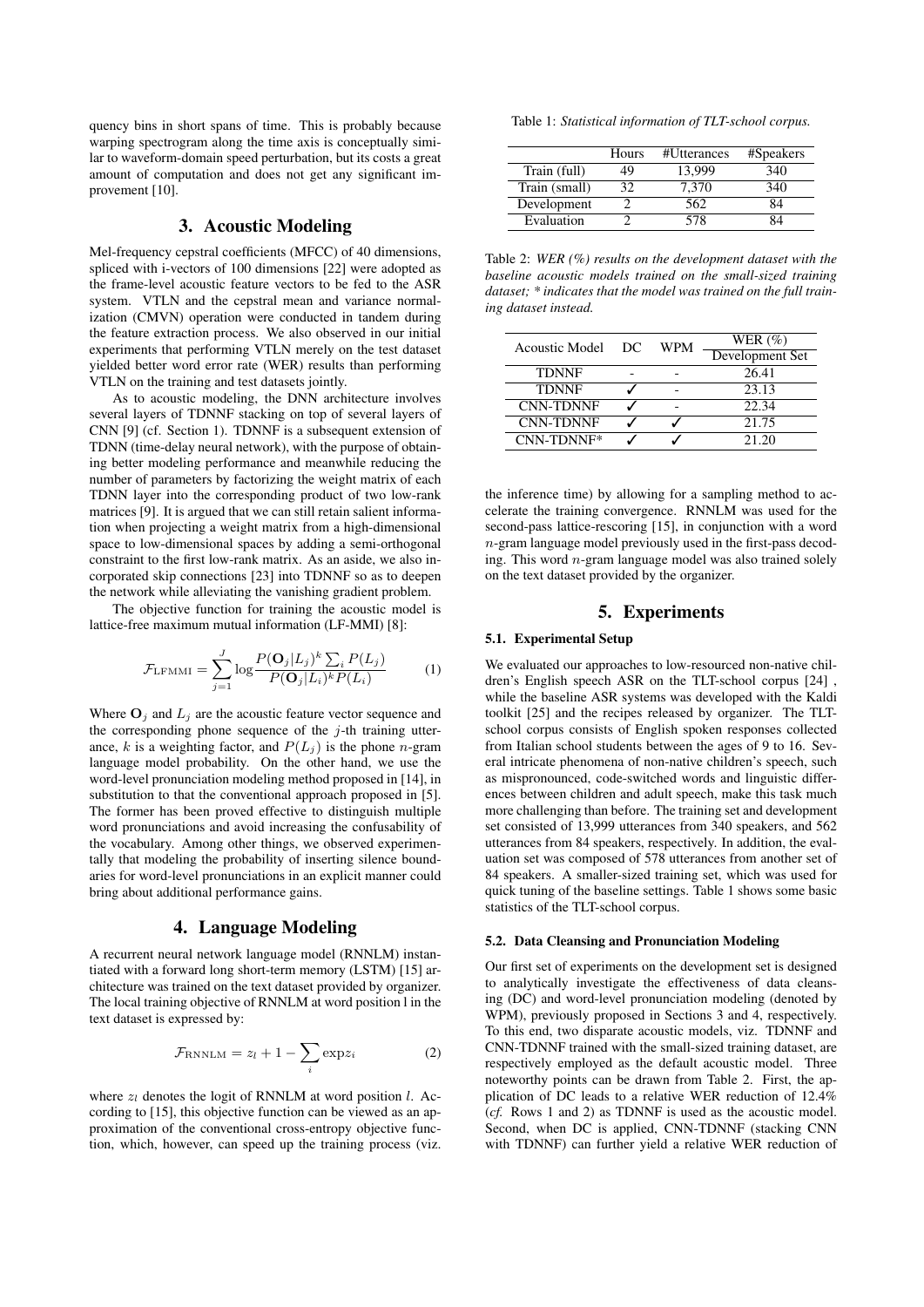Table 3: *WER (%) results on the development dataset with disparate data-augmentation settings.*

| Spectrogram  | Speed        | WER $(\%)$      |
|--------------|--------------|-----------------|
| Augmentation | Perturbation | Development Set |
|              | USP          | 19.92           |
|              | WSP          | 20.57           |
|              | USP+WSP      | 19.80           |
|              |              | 18.86           |
|              | USP+WSP      | (Lattice)       |
|              |              | Rescoring)      |

Table 4: *WER (%) results of our final system on the development and evaluation datasets, with normal supervised learning or semi-supervised learning.*

| Semi-      | WER $(\%)$             |            |  |  |
|------------|------------------------|------------|--|--|
| supervised | Development Evaluation |            |  |  |
| Learning   | <b>Set</b>             | <b>Set</b> |  |  |
|            | 16.70                  | 17.79      |  |  |
|            | 16.74                  | 17.59      |  |  |

3.4% over that using TDNNF in isolation. Third, working in conjunction with WPM, the performance of CNN-TDNNF the based ASR system can be steadily improved, while using the full training dataset (*cf.* the last row of Table 2) instead of the small-sized training dataset further advances the performance. From now on, unless otherwise stated, we will adopt the model configuration determined in the last row of Table 2 for the following experiments.

### 5.3. Data Augmentation

In the second set of experiments, we turn to assess the impacts of different combinations of data augmentation methods, viz. spectrogram augmentation and speed perturbation (*cf.* Section 2), on the TLT-school task (viz. non-native children's English speech ASR). Note here that, for speed perturbation, either utterance-level speed perturbation (denoted by USP) or wordlevel speed perturbation (denoted by WSP), or their synergy are used to expand the training dataset for acoustic modeling. The corresponding results on the development are shown in Table 3. As compared to the last row of Table 2, we can find that all different combinations of spectrogram augmentation and speed perturbation (*cf.* the first three rows of Table 3) can considerably boost the ASR performance, leading to a relative WER reduction of 6.6% when with the best combination setting. This results also confirm the merits of conducting data augmentation for resource-scare ASR tasks, such as the TLT-school task studied in this paper. As a side note, if an additional second-pass lattice rescoring is further applied (with a proper combination of RNNLM and the word n-gram language model), the WER of our system on the development set can be further decreased to 18.86%.

### 5.4. System Combination and Semi-supervised Learning

In the last set of experiments, we report on the results of our final system submitted to the ASR challenge organizer. The final system performed an ensemble of the ASR systems previously evaluated in Tables 2 and 3. Specifically, the ASR results of all the abovementioned systems, in the form of word lattices, were first merged (unified) into a single word lattice with

|  |  |  | Table 5: Final WER $(\%)$ results on the evaluation dataset for |  |
|--|--|--|-----------------------------------------------------------------|--|
|  |  |  | the participating teams of the TLT-school Challenge.            |  |

| Participating Teams               | WER $(\% )$ |  |
|-----------------------------------|-------------|--|
| ALTA Institute,                   | 15.67       |  |
| Cambridge University              |             |  |
| SMIL Lab.                         | 17.59       |  |
| National Taiwan Normal University |             |  |
| <b>Aalto University</b>           | 18.71       |  |
| University of Birmingham          | 18.80       |  |
| Anonymous                         | 19.64       |  |
| Seoul National University         | 21.63       |  |
| <b>SLPLAB</b>                     |             |  |
| Anonymous                         | 22.24       |  |
| Johns Hopkins University          | 26.38       |  |
| Indian Institute of               | 26.61       |  |
| <b>Technology Bombay</b>          |             |  |
| Baseline (Organizer)              | 35.09       |  |
|                                   |             |  |

equal prior weights. We then conducted Minimum Bayes-Risk (MBR) decoding on the merged lattice, whose outputs were served as the results of our final ASR system. On a separate front, since it was allowed to make use of the label-agnostic evaluation dataset (viz. the corresponding reference transcripts were not provided), we thus went one step further to leverage the label-agnostic evaluation dataset for acoustic model training. That is, we conducted semi-supervised learning of the acoustic model by additionally using the unlabeled evaluation dataset and adopting the strategies proposed in [25] and [26]. As we can see in Table 4, our proposed system-ensemble approach (Row 1) can further improve the best WER results on the development dataset from 18.86% to 16.70%. Further, with the additional use of semi-supervised learning, though our best WER result on the development dataset was slightly degraded from 16.70% to 16.74%, such combination of the system-ensemble approach with semi-supervised learning achieved a WER result 17.59% on the evaluation when using our best ASR system configuration. Finally, Table 5 summarizes the final WER results of the participating teams on the evaluation dataset of the TLTschool Challenge.

## 6. Conclusion

In this paper, we have presented and evaluated the NTNU ASR system participating in the TLT-school Challenge. The promising effectiveness of the joint use of data cleansing, pronunciation modeling, data augmentation, system combination and semi-supervised learning methods for non-native children's English speech ASR have been confirmed, through an extensive set of experimental evaluations. As to future work, we plan to apply and extend the aforementioned methods to more other resource-poor ASR and computer-assisted pronunciation training (CAPT) tasks[27].

## 7. Acknowledgment

This research is supported in part by ASUS AICS and the Ministry of Science and Technology(MOST), Taiwan, under Grant Number MOST 109-2634-F-008-006- through Pervasive Artificial Intelligence Research (PAIR) Labs, Taiwan, and Grant Numbers MOST 108-2221-E-003-005-MY3 and MOST 109- 2221-E-003-020-MY3. Any findings and implications in the paper do not necessarily reflect those of the sponsors.